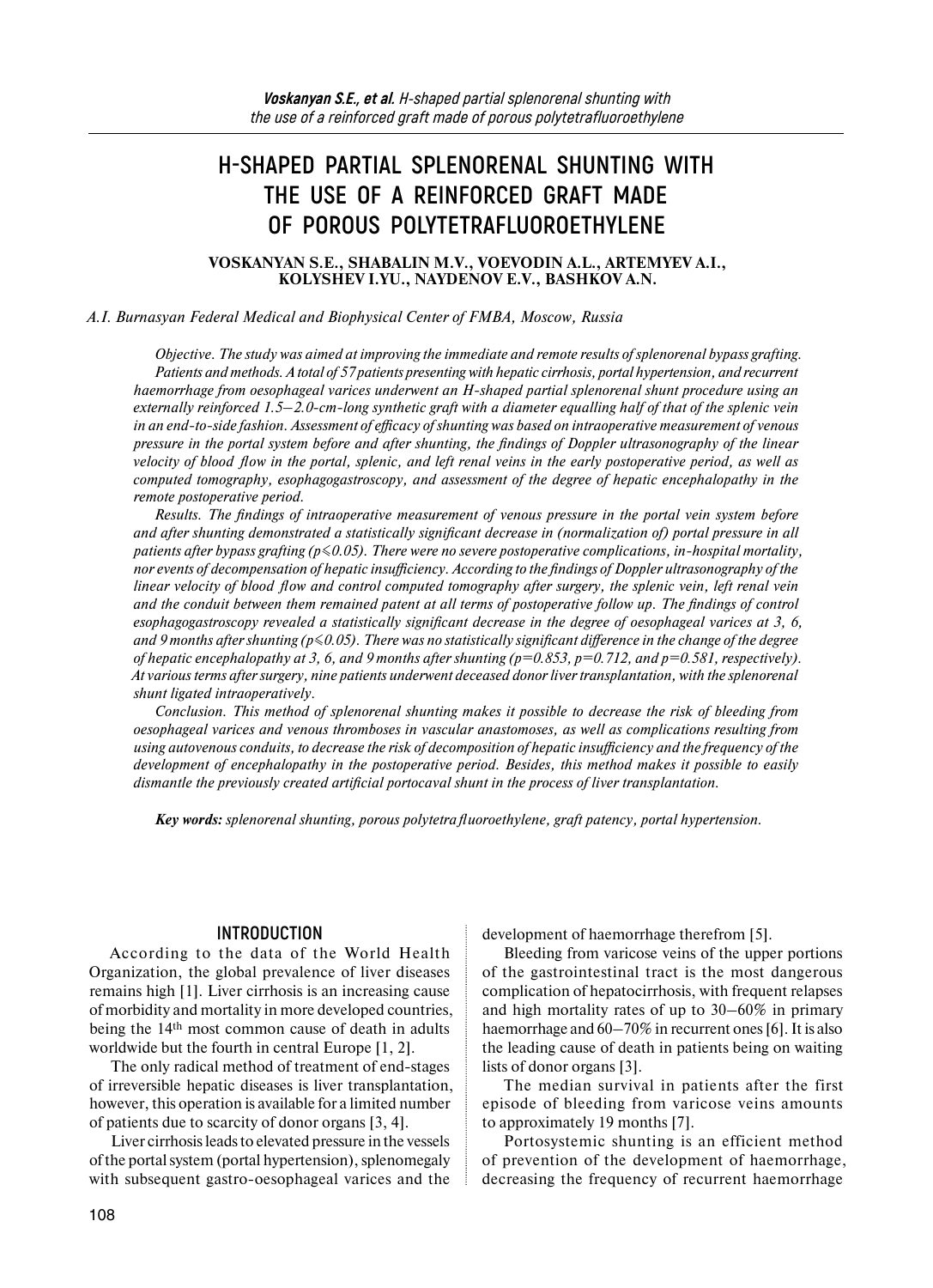in portal hypertension and prolonging the lifespan of patients who are on the donor organ waiting list [2, 8].

Portosystemic shunting should be used in the maximal number of patients presenting with portal hypertension and recurrent haemorrhage from oesophageal varices (OV) and placed on the donor liver transplant waiting list [5].

Currently, there exist various methods of eliminating portal hypertension incirrhosis: a side-to-side splenorenal anastomosis, portocaval shunting, formation of an endto-side splenorenal anastomosis with complete ligation ofthe splenic vein, formation of an H-shaped splenorenal shunt using the internal jugular vein, transjugular intrahepatic portosystemic shunt (TIPS), etc. [2, 5].

However, the question concerning the choice of the method ofshunting is currently disputable. Disadvantages of shunting operations include high frequency of shunt thrombosis, the appearance and progression of hepatic encephalopathy, difficulty of dismantling the shunt during subsequent transplantation of the donor liver, reduction of the portal blood flow, as well as technical complexity of the procedure [2, 5, 9]. The most common complications that develop after TIPS are occlusion or stenosis of the stent (18–78%) and hepatic encephalopathy. The events of new onset encephalopathy or worsening of previous encephalopathy appear to account for 10–44% of cases after TIPS [3, 5].

This determines the current importance of working out new surgical techniques of portosystemic shunting in patients with liver cirrhosis and oesophageal varices on the background of the portal hypertension syndrome.

#### **PATIENTS AND METHODS**

A total of 57 patients presenting with liver cirrhosis and oesophageal varices on the background of the portal hypertension syndrome underwent H-shaped partial splenorenal shunting with an externally reinforced polytetrafluoroethylene synthetic conduit. This method of splenorenal shunting was granted RF patent 2017122189, 2017.06.23.

The indications for the operation included recurrent bleeding from oesophageal varices and a high risk of grade III–IV haemorrhage from OV, whereas decompensated cirrhosis (Child-Pugh class B and C), tense ascites, manifest hepatic encephalopathy (grade III–IV), previously endured splenectomy, and thrombosis of the mesentericoportal system veins were considered contraindications to performing splenorenal shunting.

The procedure of the operation was as follows. The midline laparotomy was performed, making an incision up to 12 cm long in the patients with a body mass index (BMI) below 30 and not longer than 15–18 cm in those with a BMI above 30. We carried out intraoperative examination during which we specified the presence of liver cirrhosis, degree of portal

hypertension, as well as the number and diameter of venous collaterals. After dissection of the peritoneum in the area of the ligament of Treitz we gained an access to the inferior vena cava, left renal vein, and splenic vein, which were exposed and taken onto the holders. Vascular clamps were used to push aside the left renal vein along a portion of about 3.5 cm. Then, by means of an uninterrupted suture with a monofilament thread, into the appropriate-diameter aperture formed on the superior wall of the pushed aside portion of the left renal vein we sewed the distal end of an externally reinforced synthetic graft manufactured by the Closed Joint-Stock Company "Research and Production Complex "Ecoflon" (Russia), having a diameter equal to half



Fig. 1. Final view after surgery (scheme): 1 – portal vein; 2 – pancreas; 3 – splenic vein; 4 – reinforced synthetic graft; 5 – left renal vein; 6 – inferior vena cava; 7 – tributaries of the superior mesenteric vein



Fig. 2. Intraoperative photo: 1 – pancreas; 2 – splenic vein; 3 – reinforced synthetic graft; 4 – left renal vein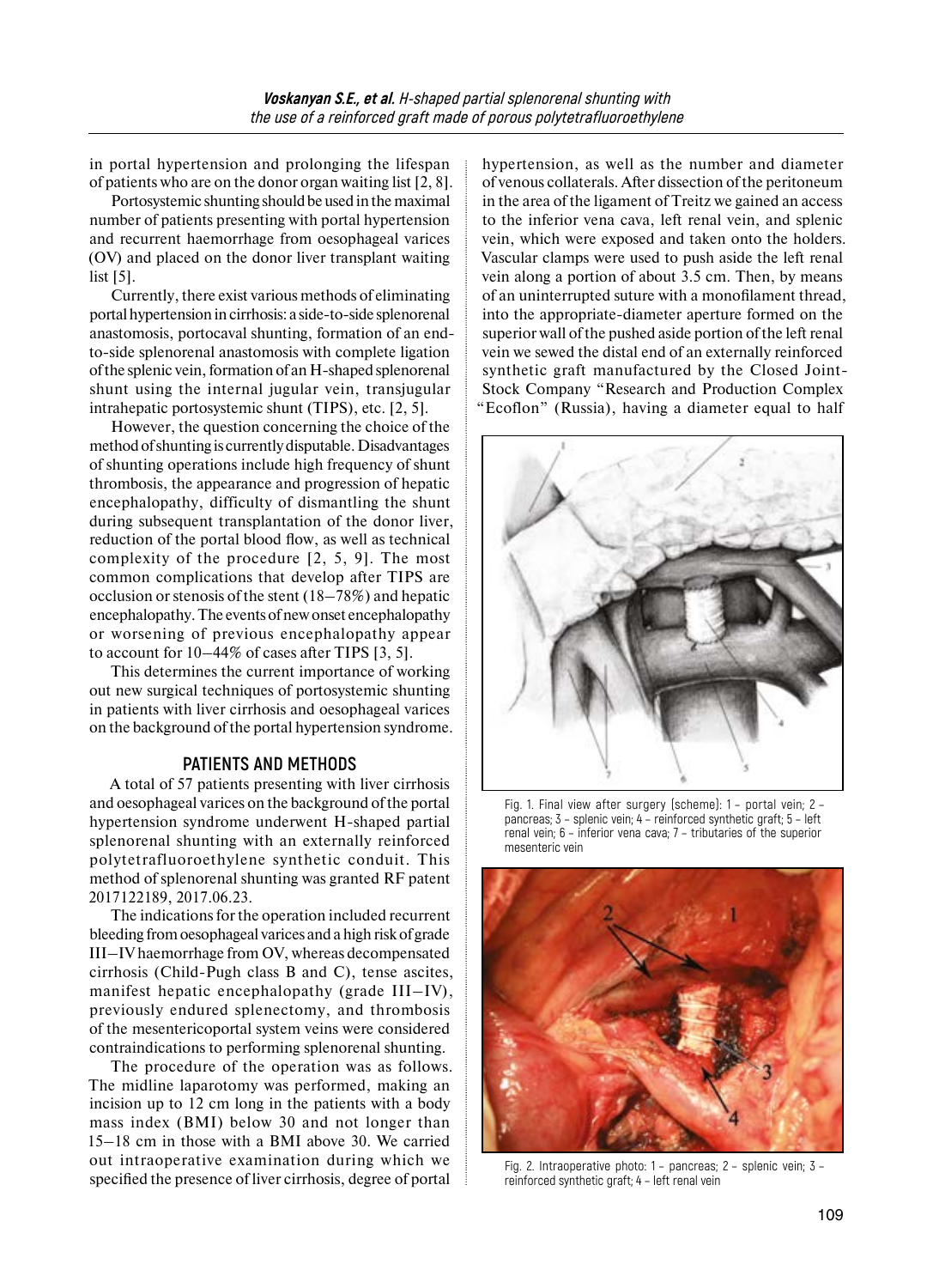of that of the splenic vein (6–8 mm) and measuring 1.5–2.0 cm in length. After that, the splenic vein was pushed aside with the help of vascular clamps and the proximal end of the synthetic graft was sewn into the appropriate-diameter aperture formed on the inferior wall of the pushed aside portion of the splenic vein with an uninterrupted suture using a monofilament thread (Fig. 1, 2). This was followed by re-establishing blood flow. No special anticoagulant therapy was performed.

With the help of the resuscitation monitor SIEMENS SC 9000 (Germany) we directly in an invasive manner measured intraoperative venous pressure in the portal system before and after shunting. The parameters of venous pressure before and after shunting were compared by means of the Mann–Whitney test. The critical level of significance in testing the statistical hypotheses was regarded as  $\leq 0.05$ . The obtained findings were statistically processed using the software package Statistica 6.0.

Patency of the synthetic conduits and efficacy of shunting in the early postoperative period were assessed by means of Doppler ultrasonography of the linear blood flow velocity in the portal, splenic, and left renal veins.

The degree of severity of hepatic encephalopathy was evaluated according to the Conn-modified West Haven classification (1994).

In the remote terms after surgery, efficacy of shunting was assessed by computed tomography and gastroscopy. The grade of oesophageal varices was determined according to the classification of K.-J. Paquet (1983).

#### **RESULTS**

The findings of intraoperative measurement of venous pressure in the portal vein system before and after shunting demonstrated a statistically significant decrease in (normalization of) portal pressure in all patients after bypass grafting ( $p \le 0.05$ ). The data are shown in Fig. 3.

According to the findings of Doppler ultrasonography of the linear velocity of blood flow and control computed tomography in the examined group of patients, the splenic, left renal veins and the graft between them remained patent at all terms of follow up, with neither haemodynamically significant stenoses nor thromboses of the porous-polytetrafluoroethylene synthetic conduits observed at any term of follow up. The obtained results are shown in Fig. 4.

The findings of control gastroscopy revealed a statistically significant decrease in the grade of oesophageal varices at 3, 6, and 9 months after shunting ( $p \le 0.05$ ). The statistics is diagrammatically presented in Fig. 5.

There were no severe postoperative complications, in-hospital mortality, nor long-term events of decompensated hepatic insufficiency.







Fig. 4. A – preoperative computer tomogram prior to shunting. The arrows indicate pronounced venous collaterals of the anterior abdominal wall and lesser omentum; B – control computer tomogram at 9 months postoperatively. The splenic, left renal veins and conduit are patent, with a decrease of venous collaterals observed; C – three-dimensional vascular reconstruction of the computer tomogram after shunting. Note: SV – splenic vein; LRV – left renal vein

During several months after the operation, all patients underwent repeated examinations, with no relapsing haemorrhage, signs of decompensated hepatic insufficiency, nor progressing encephalopathy revealed. There was no statistically significant difference in the change of the degree of encephalopathy at 3, 6, and 9 months after shunting ( $p=0.853$ ,  $p=0.712$ , and  $p=0.581$ , respectively). The obtained results are shown in Fig. 6.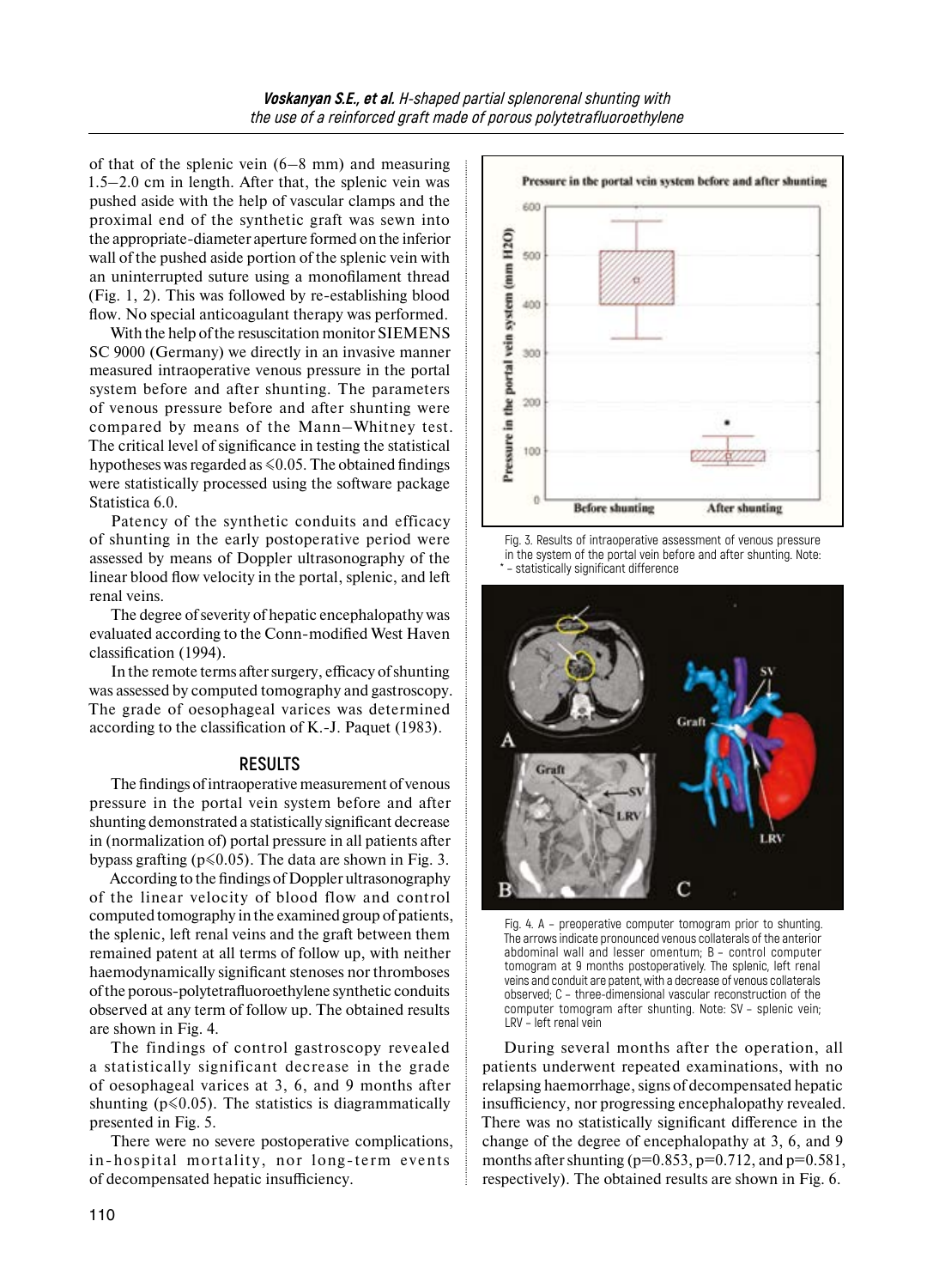At various terms postoperatively, nine patients were subjected to cadaveric liver transplantation, with the splenorenal shunt ligated during surgery.

### **DISCUSSION**

The portosystemic shunt procedure is performed in order to decrease pressure in the portal vein, thus preventing the risk for the development of haemorrhage from oesophageal varices, as well as tomaintain total hepatic and portal blood flow. Besides, a decrease of pressure inthe portal system following portosystemic shunting makes it possible to stabilize the events of hypersplenism and in some instances attain regression thereof [1, 5, 9].

Currently, there exist several methods of eliminating portal hypertension in patients with liver cirrhosis [2, 5].

Formation of a side-to-side splenorenal anastomosis may in the remote period be complicated by anastomotic thrombosis due to a commissural process [2]. The use ofareinforced synthetic graft appears tocompletely solve this problem, preventing compression ofthe graft atthe expense ofcommissural process anddeformation ofthin-walled veins. Besides, the findings of experimental and clinical studies demonstrated high patency of polytetrafluoroethylene grafts in the venous position [10, 11].

The use of an autovenous conduit from the internal jugular vein significantly increases the duration and traumatic nature of the intervention, as well as the amount of intraoperative blood loss, requiring the widening of the operational access and obligatory reconstruction of the internal jugular vein [8]. This problem is solved by using a ready-made synthetic conduit of an appropriate diameter and length.

Ligation of the splenic vein leads to at least a 2-fold reduction in the portal blood flow, thus inducing the development of ischaemia ofthe hepatic parenchyma, hepatocellular insufficiency, and high incidence of hepatic encephalopathy [2]. The use of a graft with a diameter equalling half of that of the splenic vein contributes to partial outflow of blood from the portal vein system, ensuring, on the one hand, appropriate blood supply of the liver and on the other hand preventing the development of hepatic encephalopathy.

Besides, mobilization of the splenic vein from the pancreas increases the risk for the development of postoperative haemorrhage and the frequency of acute postoperative pancreatitis resulting from impaired blood supply of the pancreas, which may lead to severe complications up to a lethal outcome [7]. The proposed technique of splenorenal shunting prevents the abovementioned complications.

An important aspect is a possibility of restoring the physiological portal circulation after liver transplantation. This method makes it possible to easily dismantle the artificial portocaval shunt during liver transplantation.



Fig. 5. Grades of oesophageal varices (OV) before and at various terms after shunting, demonstrating a statistically significant decrease in the OV grade at all terms after shunting (p≤0.05). Note: \* – statistically significant difference



Fig. 6. Grades of hepatic encephalopathy (according to the Connmodified West Haven classification) before and after shunting at various postoperative terms

## **CONCLUSION**

Hence, the obtained findings suggest that the proposed method of splenorenal shunting decreased the risk for the development of lifethreatening complications of hepatocirrhosis, postoperative complications and makes it possible to easily remove the shunt during the subsequent liver transplantation. This may substantially increase operability and long-term survival of patients with liver cirrhosis and the portal hypertension syndrome, improve both immediate and remote results of surgical treatment, as well as prolong the life of patients who are on the donor organ waiting list with a perspective of subsequent adequate restoration of the physiological blood flow in the system of the portal vein following liver transplantation, with the synthetic conduit ligated during surgery.

*Conflict of interest: none declared.*